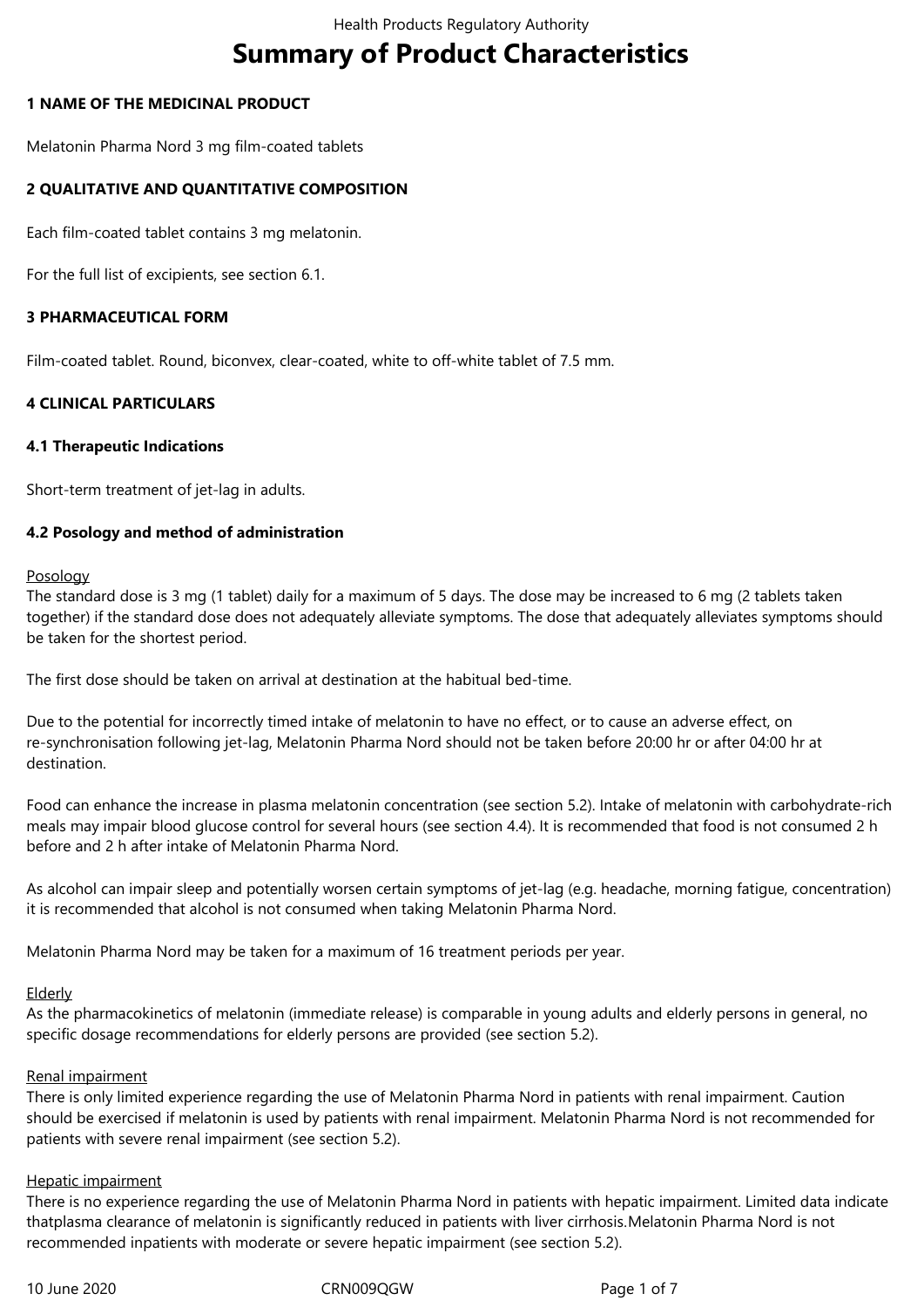## Paediatric population

The safety and efficacy of Melatonin Pharma Nord in children and adolescents aged 0-18 years have not been established. Melatonin Pharma Nord should not be used in children and adolescents due to safety and efficacy concerns (see sections 4.4 and 5.1).

Method of administration Oral use. Tablets should be swallowed whole with fluid.

## **4.3 Contraindications**

Hypersensitivity to the active substance or to any of the excipients listed in section 6.1.

## **4.4 Special warnings and precautions for use**

Melatonin may cause drowsiness. Melatonin Pharma Nord should be used with caution if the effects of drowsiness are likely to be associated with a risk to patient safety.

Melatonin may increase seizure frequency in patients experiencing seizures (e.g. epileptic patients). Patients suffering from seizures must be informed about this possibility before using Melatonin Pharma Nord. Melatonin may promote or increase the incidence of seizures in children and adolescents with multiple neurological defects.

Occasional case reports have described exacerbation of an autoimmune disease in patients taking melatonin. There are no data regarding use of Melatonin Pharma Nord in patients with autoimmune diseases. Melatonin Pharma Nord is not recommended in patients with autoimmune diseases.

Limited data suggest that melatonin taken in close proximity to ingestion of carbohydrate-rich meals may impair blood glucose control for several hours. Melatonin Pharma Nord should be taken at least 2 hours before and at least 2 hours after a meal; ideally at least 3 hours after meal by persons with significantly impaired glucose tolerance or diabetes.

Only limited data are available on the safety and efficiency of melatonin in patients with renal impairment or hepatic impairment. Melatonin Pharma Nord is not recommended for use in patients suffering from severe renal impairment or moderate or severe hepatic impairment.

#### Paediatric population

The safety and efficacy of Melatonin Pharma Nord in children and adolescents aged 0‑18 years have not been established. Melatonin Pharma Nord should not be used in children and adolescents due to safety and efficacy concerns (see section 5.1).

## **4.5 Interaction with other medicinal products and other forms of interactions**

#### Pharmacokinetic interactions

- Melatonin is metabolised mainly by the hepatic cytochrome P450 CYP1A enzymes, primarily CYP1A2. Therefore, interactions between melatonin and other active substances as a consequence of their effect on CYP1A enzymes are possible. - Caution is indicated in patients treated with fluvoxamine, since this agent increases melatonin levels (17-fold higher AUC and

12-fold higher serum C<sub>max</sub>) by inhibiting its metabolism via CYP1A2 and CYP2C19. This combination should be avoided.

- Caution is indicated in patients taking 5- or 8-methoxypsoralen (5 or 8-MOP), since this agent increases melatonin levels by inhibiting its metabolism.

- Caution is indicated in patients taking cimetidine, since this agent increases plasma melatonin levels by inhibiting its metabolism by CYP2D.

- Caution should be exercised in patients receiving estrogen therapy (e.g. in the form of contraceptives or hormone replacement therapy), since estrogens increase melatonin level by inhibiting its metabolism, primarily via inhibition of CYP1A2.
- CYP1A2 inhibitors (such as quinolones) may increase systemic melatonin levels.
- CYP1A2 inducers (such as carbamazepine and rifampicin) may reduce plasma concentrations of melatonin.
- Cigarette smoking may decrease melatonin levels due to induction of CYP1A2.

#### Pharmacodynamic interactions

- Melatonin may enhance the sedative effect of benzodiazepines (e.g. midazolam, temazepam) and non-benzodiazepine hypnotics (e.g. zaleplon, zolpidem, zopiclone). In a study of jet-lag therapy the combination of melatonin and zolpidem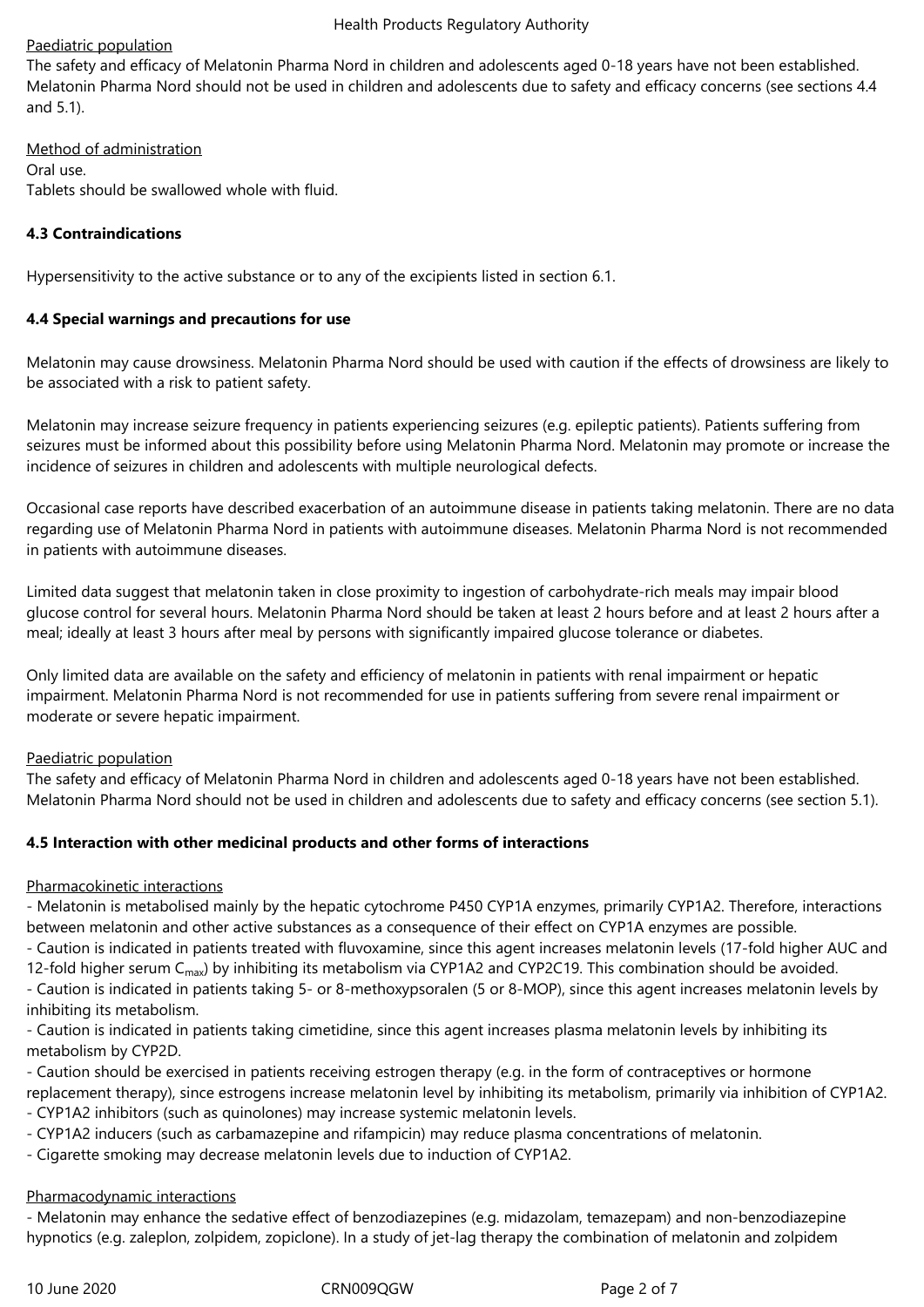#### Health Products Regulatory Authority

resulted in a higher incidence of morning sleepiness, nausea, and confusion, and reduced activity during the first hour after getting up, compared to zolpidem alone.

## Paediatric population

Interaction studies have only been performed in adults.

## **4.6 Fertility, pregnancy and lactation**

#### **Pregnancy**

There are no or limited amount of data for the use of melatonin in pregnant women. Exogenous melatonin readily crosses the human placenta. Animal studies are insufficient with respect to reproductive toxicity (see section 5.3). Melatonin Pharma Nord is not recommended during pregnancy or in women of childbearing potential not using contraception.

#### Breast-feeding

There is insufficient data on the excretion of melatonin / metabolites in human milk. Endogenous melatonin is secreted in human milk. Available pharmacodynamic / toxicological data in animals have shown excretion of melatonin / metabolites in milk (for details see section 5.3). A risk to the breast-fed newborn, infant and child cannot be excluded. Melatonin Pharma Nord should not be used during breast-feeding.

## Fertility

High doses of melatonin and use for longer periods than indicated may compromise fertility in humans. Animal studies are insufficient with respect to effects on fertility (see section 5.3). Melatonin Pharma Nord is not recommended in women and men planning pregnancy.

## **4.7 Effects on ability to drive and use machines**

Melatonin has a moderate influence on the ability to drive and use machines. Melatonin may cause drowsiness and may decrease alertness for several hours, therefore use of Melatonin Pharma Nord is not recommended prior to driving or using machines.

#### **4.8 Undesirable effects**

#### Summary of the safety profile

Drowsiness / sleepiness, headache, and dizziness / disorientation are the most frequently reported adverse reactions when melatonin is taken on a short-term basis to treat jet-lag. Drowsiness, headache, dizziness, and nausea are also the adverse reactions reported most frequently when typical clinical doses of melatonin have been taken for periods of several days to several weeks by healthy persons and patients.

#### Tabulated list adverse reactions

The following adverse reactions to melatonin in general have been reported in clinical trials or spontaneous case reports. Within each frequency grouping, undesirable effects are presented in order of decreasing seriousness.

| <b>System Organ class</b>            | <b>Very common</b><br>$( \geq 1/10 )$ | <b>Common</b><br>$( \geq 1/100 \text{ to }$<br>$< 1/10$ ) | <b>Uncommon</b><br>$( \geq 1/1,000$<br>to $< 1/100$ )                 | Rare<br>$( \geq 1/10,000$ to <<br>1/1,000                                        | <b>Not known</b><br>(cannot be<br>estimated from<br>the available<br>data) |
|--------------------------------------|---------------------------------------|-----------------------------------------------------------|-----------------------------------------------------------------------|----------------------------------------------------------------------------------|----------------------------------------------------------------------------|
| Blood and lymphatic system disorders |                                       |                                                           |                                                                       | leucopenia,<br>thrombocytopenia                                                  |                                                                            |
| Immune system disorders              |                                       |                                                           |                                                                       |                                                                                  | hypersensitivity<br>reaction                                               |
| Metabolism and nutrition disorders   |                                       |                                                           |                                                                       | hypertriglycerid-a<br>emia,                                                      | hyperglycaemia                                                             |
| Psychiatric disorders                |                                       |                                                           | irritability,<br>nervousness,<br>restlessness,<br>abnormal<br>dreams, | mood altered,<br>aggressive<br>behaviour,<br>disorientation,<br>libido increased |                                                                            |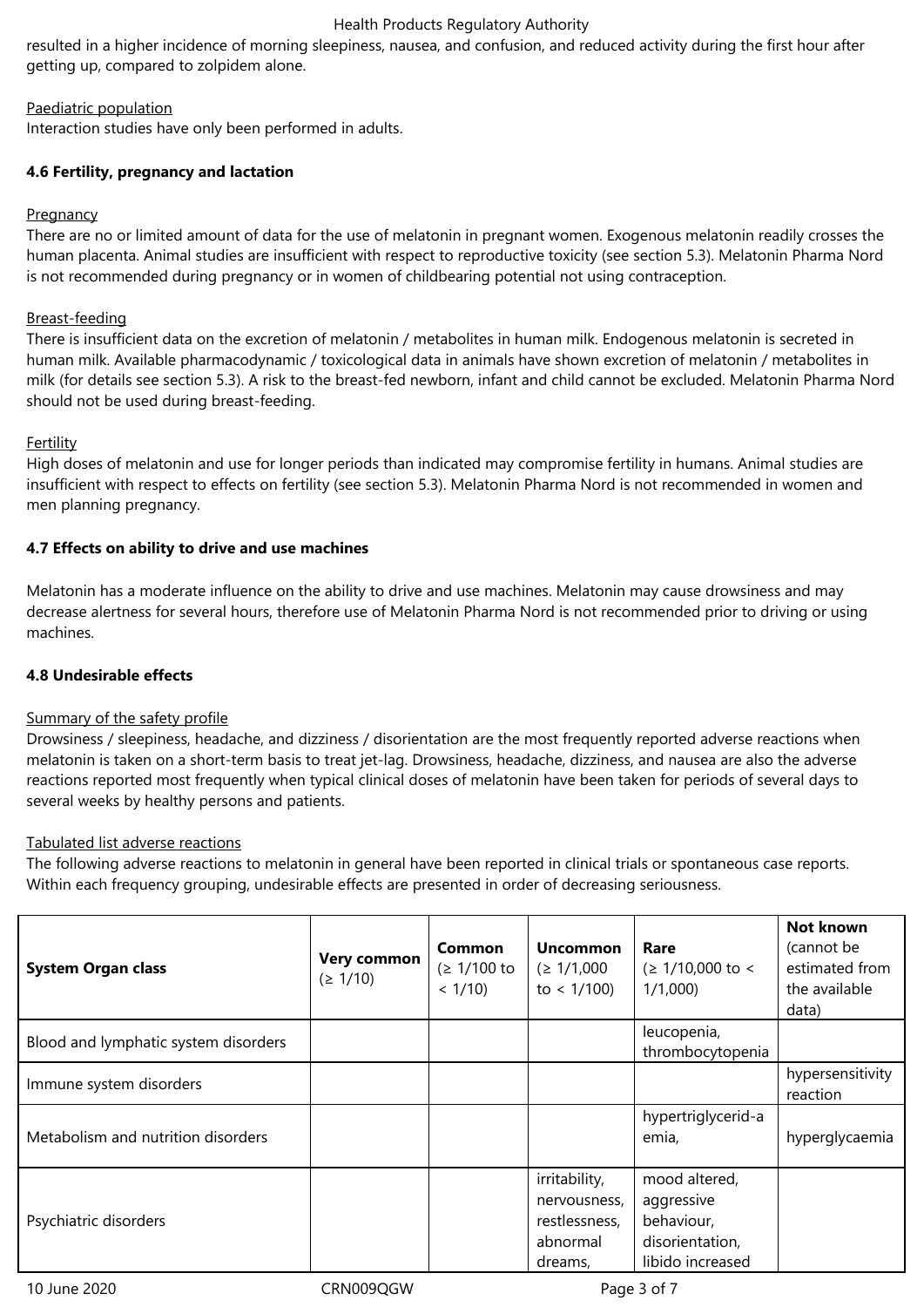| Nervous system disorders<br>Eye disorders               | headache,<br>somnolence | dizziness                                                                                               | memory<br>impairment,<br>restless legs<br>syndrome,<br>paraesthesia<br>visual acuity<br>reduced,<br>vision blurred,<br>lacrimation<br>increased |                                          |
|---------------------------------------------------------|-------------------------|---------------------------------------------------------------------------------------------------------|-------------------------------------------------------------------------------------------------------------------------------------------------|------------------------------------------|
| Cardiac disorders                                       |                         |                                                                                                         | palpitations                                                                                                                                    |                                          |
| Vascular disorders                                      |                         | hypertension                                                                                            | hot flushes                                                                                                                                     |                                          |
| Gastrointestinal disorders                              |                         | abdominal<br>pain,<br>upper<br>abdominal<br>pain,<br>dyspepsia,<br>oral ulcers,<br>dry mouth,<br>nausea | vomiting,<br>flatulence,<br>salivary<br>hypersecretion,<br>halitosis,<br>gastritis                                                              |                                          |
| Skin and subcutaneous tissue disorders                  |                         | pruritus,<br>rash,<br>dry skin                                                                          | nail disorder                                                                                                                                   | tongue oedema,<br>oral mucosa<br>swollen |
| Musculoskeletal and connective tissue<br>disorders      |                         |                                                                                                         | arthritis,<br>muscle spasms                                                                                                                     |                                          |
| Renal and urinary disorders                             |                         | glycosuria,<br>proteinuria                                                                              | polyuria,<br>haematuria                                                                                                                         |                                          |
| Reproductive system and breast<br>disorders             |                         |                                                                                                         | priapism,<br>prostatitis                                                                                                                        | galactorrhoea                            |
| General disorders and administration<br>site conditions |                         | chest pain,<br>malaise                                                                                  | thirst                                                                                                                                          |                                          |
| Investigations                                          |                         | weight<br>increased                                                                                     | blood electrolytes<br>abnormal                                                                                                                  |                                          |

## Reporting of suspected adverse reactions

Reporting suspected adverse reactions after authorisation of the medicinal product is important. It allows continued monitoring of the benefit/risk balance of the medicinal product. Healthcare professionals are asked to report any suspected adverse reactions via HPRA Pharmacovigilance, Earlsfort Terrace, IRL - Dublin 2; Tel: +353 1 6764971; Fax: +353 1 6762517. Website: www.hpra.ie; E-mail: medsafety@hpra.ie.

#### **4.9 Overdose**

Drowsin[ess, headache](http://www.hpra.ie/), dizziness, and nausea are the most commonly reported signs and symptoms of overdose with oral melatonin.

Ingestion of daily doses of up to 300 mg of melatonin did not cause clinically significant adverse reactions.

Flushes, abdominal cramps, diarrhoea, headache, and scotoma lucidum have been reported after ingestion of extremely high melatonin doses (3,000-6,600 mg) for several weeks.

General supportive measures should be employed. Gastric lavage and administration of activated charcoal can be considered. Clearance of the active substance is expected within 12 hours of ingestion.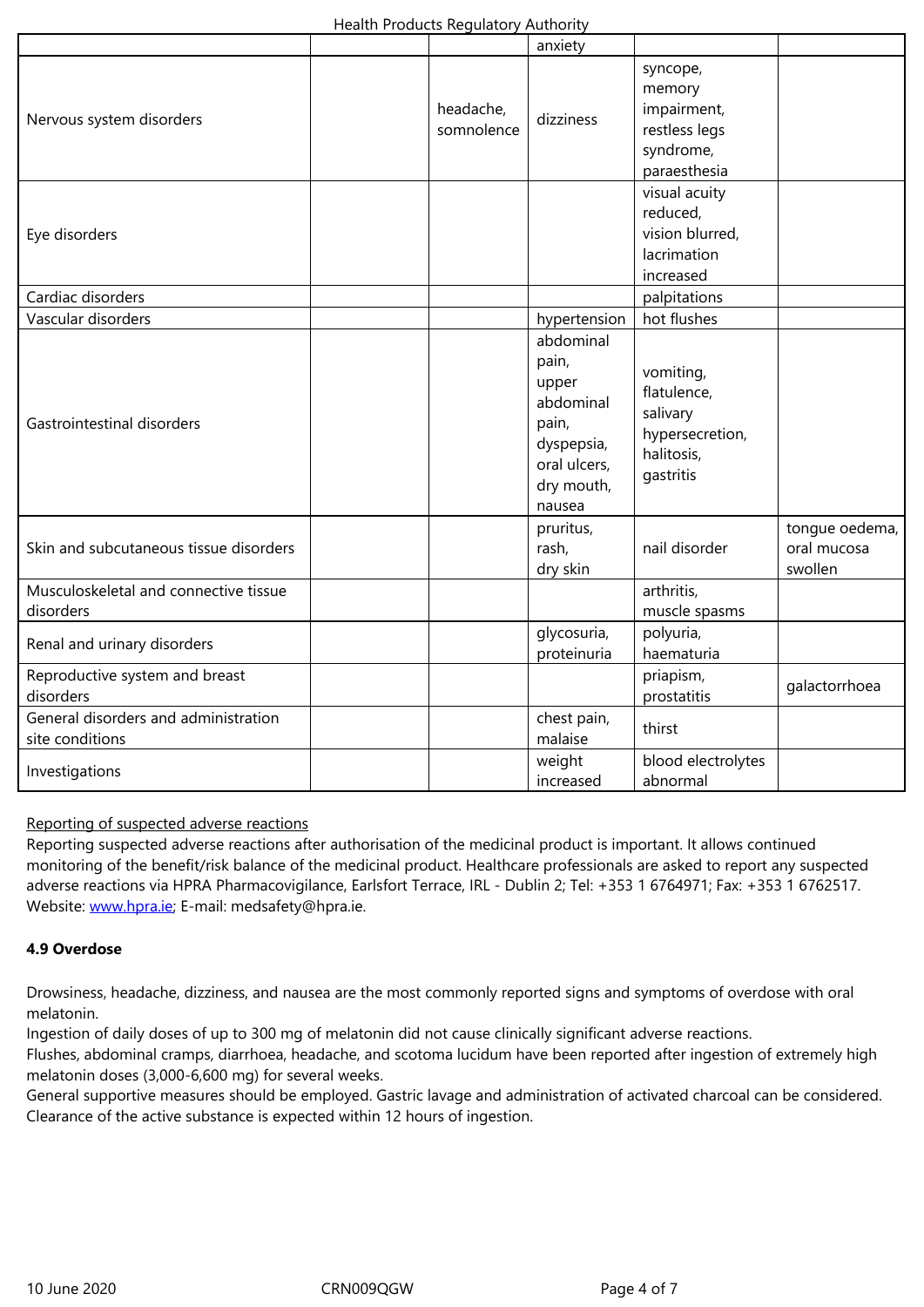#### **5 PHARMACOLOGICAL PROPERTIES**

## **5.1 Pharmacodynamic properties**

## *Pharmacotherapeutic group: Psycholeptics, melatonin receptor agonists*, ATC code: N05CH01

Melatonin is a hormone and antioxidant. Melatonin secreted by the pineal gland is involved in the synchronisation of circadian rhythms to the diurnal light-dark cycle. Melatonin secretion / plasma melatonin level increases shortly after the onset of darkness, peaks around 02:00‑04:00 hr and declines to the daytime nadir by dawn. Peak melatonin secretion is almost diametrically opposite peak daylight intensity, with daylight being the primary stimulus for maintaining the circadian rhythmicity of melatonin secretion.

#### Mechanism of action

The pharmacological mechanism of action is melatonin is believed to be based on its interaction with MT1-, MT2- and MT3 receptors, as these receptors (particularly MT1 and MT2) are involved in the regulation of sleep and circadian rhythms in general.

## Pharmacodynamic effects

Melatonin has a hypnotic / sedative effect and increases propensity for sleep. Melatonin administered earlier or later than the nocturnal peak in melatonin secretion can, respectively, advance or delay the circadian rhythmicity of melatonin secretion. Administration of melatonin at bedtime (between 22:00 and 24:00 hr) at destination following rapid transmeridian travel (aircraft flight) hastens resynchronisation of circadian rhythmicity from 'departure time' to 'destination time', and ameliorates the collection of symptoms known as jet-lag that are a consequence of such de-synchronisation.

## Clinical efficacy and safety

Typical symptoms of jet-lag are sleep disturbances and daytime tiredness and fatigue, though mild cognitive impairment, irritability, and gastrointestinal disturbances may also occur. Jet-lag is worse the more time-zones crossed, and is typically worse following eastward travel as people generally find it harder to advance their circadian rhythm (body clock) than to delay it, as required following westward travel. Clinical trials have found melatonin to reduce patient-assessed overall symptoms of jet-lag by ~ 44 %, and to shorten the duration of jet-lag. In 2 studies of flights over 12 time zones melatonin effectively reduce the duration of jet-lag by  $\sim$  33 %. Due to the potential for incorrectly timed intake of melatonin to have no effect, or to cause an adverse effect, on re-synchronisation of circadian rhythmicity / jet-lag, melatonin should not be taken before 20:00 hr or after 04:00 hr at destination.

Adverse reactions reported in jet-lag studies involving melatonin doses of 0.5 to 8 mg were typically mild, and often difficult to distinguish from symptoms of jet-lag. Transient drowsiness / sedation, headache, and dizziness / disorientation were reported; these same adverse reactions, plus nausea, are those typically associated with short-term use of melatonin in reviews of the safety of melatonin in humans.

## Paediatric population

The safety and efficacy of melatonin in children and adolescents aged 0-18 years have not been established. Melatonin Pharma Nord should not be used in children and adolescents aged 0-18 years due to safety concerns. Specifically, this is due to the fact that interference with the function of endogenous melatonin on the development of the hypothalamic-pituitary-gonadal axis cannot be excluded.

#### **5.2 Pharmacokinetic properties**

Melatonin is a small, amphiphilic molecule (molecular weight 232 g/mol) active in its parent form. Melatonin is synthesised in the human body from tryptophan via serotonin. Small quantities are obtained via diet. Data summarised below are from studies that generally involved healthy men and women, primarily young and middle-aged adults.

#### Absorption

Orally administered melatonin is almost completely absorbed. Oral bioavailability is  $\sim$  15 %, owing to first-pass metabolism of ~ 85 %. Plasma t<sub>max</sub> is ~ 50 minutes. A 3 mg dose of immediate- release melatonin raises plasma melatonin C<sub>max</sub> to ~ 3,400 pg/mL, which is  $\sim$  60-times the nocturnal (endogenous) plasma melatonin C<sub>max</sub>, though both endogenous- and exogenous  $C_{\text{max}}$  show considerable inter-individual variation.

Data on the effect of intake of food at or around the time of intake of melatonin on its pharmacokinetics are limited, though suggest that concomitant food intake may increase absorption almost 2-fold. Food appears to have a limited effect on  $t_{max}$  for immediate-release melatonin. This is not expected to affect the efficacy or safety of Melatonin Pharma Nord, however, it is recommended that food is not consumed approximately 2 h before and 2 h after intake of melatonin.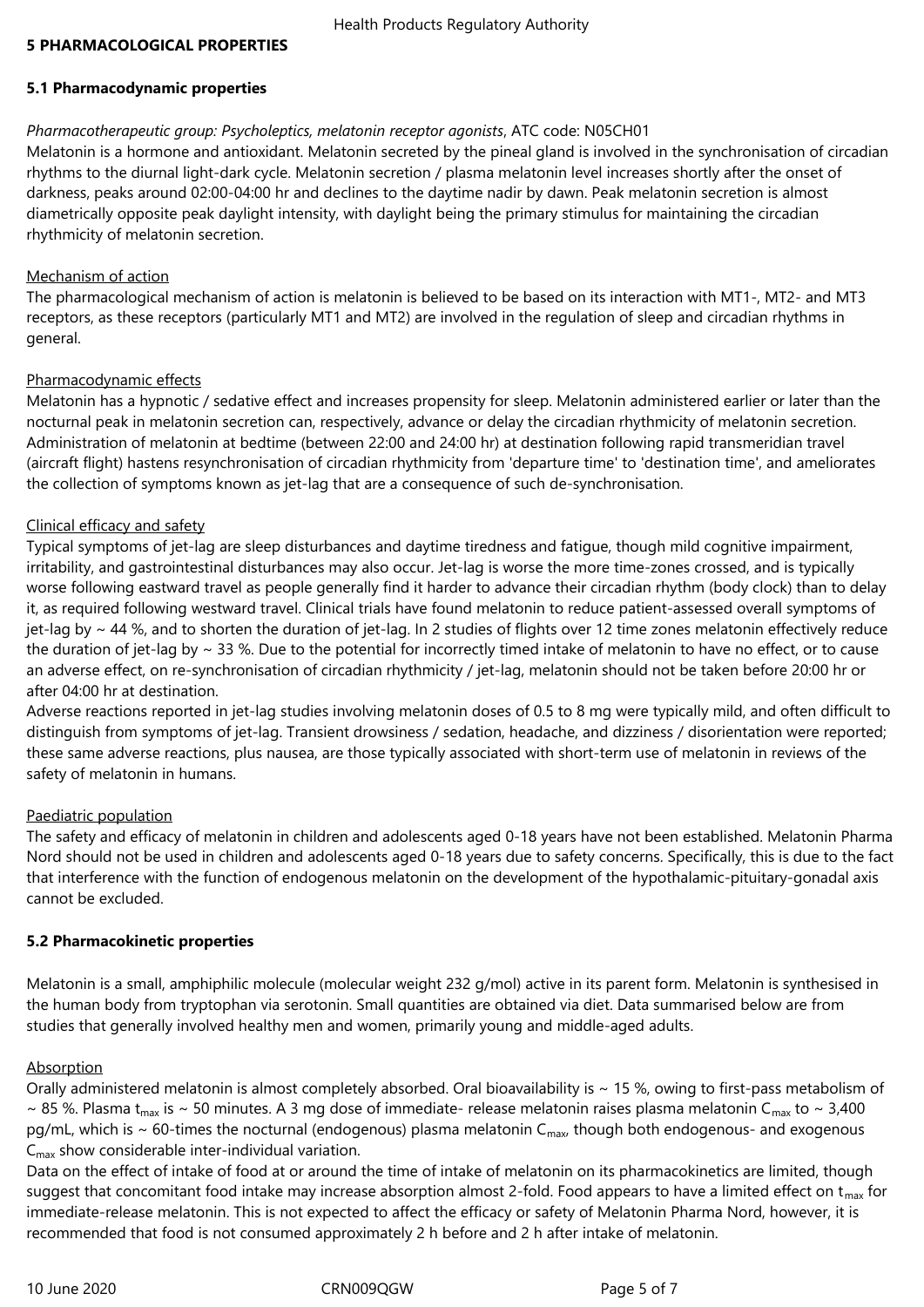## Distribution

The protein binding of melatonin is approximately 50-60 %. Melatonin primarily binds to albumin, though also binds alpha1-acid glycoprotein; binding to other plasma proteins is limited. Melatonin rapidly distributes from the plasma into and out of most tissues and organ, and readily crosses the brain-blood barrier. Melatonin readily crosses the placenta. The level in umbilical blood of full-term babies closely correlates with, and is only slightly lower (~ 15-35 %) than, that of their mother following ingestion of a 3 mg dose.

## **Biotransformation**

Melatonin is mainly metabolised by the liver. Experimental data suggest that the cytochrome P450 enzymes CYP1A1 and CYP1A2 are primarily responsible for melatonin metabolism, with CYP2C19 of minor importance. Melatonin is primarily metabolised to 6-hydroxymelatonin (constituting  $\sim$  80-90 % of melatonin metabolites recovered in the urine). N-acetylserotonin appears to be the primary minor metabolite (constituting  $\sim$  10 % of melatonin metabolites recovered in the urine). Melatonin metabolism is very rapid, with plasma 6-hydroxymelatonin level rising within minutes of exogenous melatonin entering the systemic circulation. 6-hydroxymelatonin undergoes sulphate conjugation ( $\sim$  70 %) and glucuronide conjugation ( $\sim$  30 %) prior to excretion.

## Elimination

Plasma elimination half-life (t<sub>1/2</sub>) is ~ 45 minutes (normal range ~ 30-60 minutes) in healthy adults. Melatonin metabolites are mainly eliminated by the urine,  $\sim$  90 % as sulphate and glucuronide conjugates of 6-hydroxymelatonin. Less than  $\sim$  1 % of a melatonin dose is excreted unchanged in urine.

## Linearity

Plasma melatonin C<sub>max</sub> and AUC increase in a directly proportional, linear manner for oral doses of immediate-release melatonin in the range 3-6 mg whereas  $t_{max}$  and plasma  $t_{1/2}$  remain constant.

## Gender

Limited data suggest that C<sub>max</sub> and AUC following ingestion of immediate-release melatonin may be higher (potentially roughly double) in women compared to men, however a large variability in the pharmacokinetics is observed. Plasma melatonin half-life does not appear to be significantly different in men and women.

## Special populations

## *Elderly*

Night-time endogenous melatonin plasma concentration is lower in the elderly compared to young adults. Limited data for plasma-  $t_{max}$ ,  $C_{max}$ , elimination half-life ( $t_{1/2}$ ), and AUC following ingestion of immediate-release melatonin do not indicate significant differences between younger adults and elderly persons in general, though the range of values (inter-individual variability) for each parameter tend to be greater in the elderly.

## *Hepatic impairment*

Limited data indicate that daytime endogenous blood melatonin concentration is markedly elevated in patients with liver cirrhosis, probably due to reduced clearance (metabolism) of melatonin. Serum  $t_{\gamma}$  for exogenous melatonin in cirrhosis patients was double that of controls in a small study. As the liver is the primary site of melatonin metabolism, hepatic impairment can be expected to result in increased exposure to exogenous melatonin.

#### *Renal impairment*

Literature data indicate that there is no accumulation of melatonin after repeated dosing (3 mg for 5-11 weeks) in patients on stable haemodialysis. However, as melatonin is primarily excreted as metabolites in the urine, plasma levels of melatonin metabolites can be expected increase in patients with more advanced renal impairment.

## **5.3 Preclinical safety data**

Non-clinical data reveal no special hazard for humans based on conventional studies of safety pharmacology, repeated dose toxicity, genotoxicity, and carcinogenic potential. Effects were observed only at exposures considered sufficiently in excess of the maximum human exposure indicating little relevance to clinical use.

After intra-peritoneal administration of a single, large dose of melatonin to pregnant mice, fetal body-weight and length tended to be lower, possibly due to maternal toxicity. Delay in sexual maturation in male and female offspring of the rat and ground squirrel occurred upon exposure to melatonin during pregnancy and post-partum. These data indicate that exogenous melatonin crosses the placenta and is secreted in milk, and that it may influence the ontogeny and activation of the